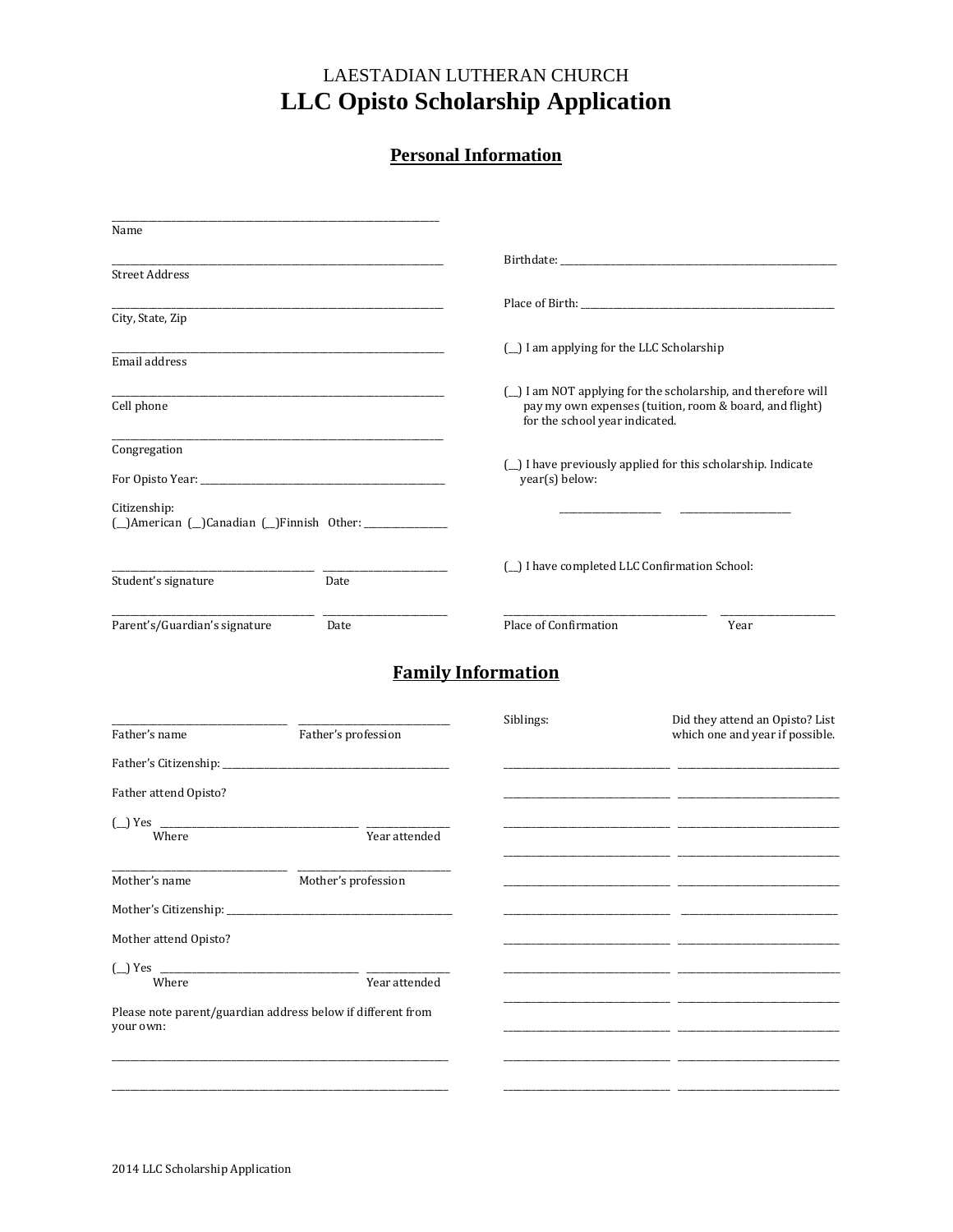#### **Finnish Ancestry**

If you, your mother or father, or their parents were born in Finland, complete this section. Write your relatives' first and last names in the first blank, the city or town in which they were born, then state their relation to you. **(If you were NOT born in Finland and/or do not have relatives born in Finland, skip this section.)**

| (Relation)                                          |                                                                                           |                                    |          |
|-----------------------------------------------------|-------------------------------------------------------------------------------------------|------------------------------------|----------|
|                                                     |                                                                                           |                                    |          |
| (Relation)                                          | the control of the control of the control of the control of the control of                |                                    |          |
|                                                     |                                                                                           |                                    |          |
| (Relation)                                          | the control of the control of the control of the control of the control of the control of |                                    |          |
| (Relation)                                          |                                                                                           |                                    |          |
|                                                     |                                                                                           |                                    |          |
| (Relation)                                          |                                                                                           | $\sim$ was born in $\sim$ Finland. |          |
| (Relation)                                          |                                                                                           |                                    |          |
|                                                     |                                                                                           | <b>Education</b>                   |          |
| High Schools attended:                              | Name                                                                                      |                                    | Location |
|                                                     | Name                                                                                      |                                    | Location |
| Colleges attended:                                  |                                                                                           |                                    |          |
|                                                     | Name                                                                                      | Location                           |          |
|                                                     |                                                                                           |                                    |          |
|                                                     | Name                                                                                      |                                    | Location |
| <b>Technical or Vocational</b><br>Schools attended: |                                                                                           |                                    |          |
|                                                     | Name                                                                                      |                                    | Location |
|                                                     | Name                                                                                      |                                    | Location |
|                                                     |                                                                                           | Date                               |          |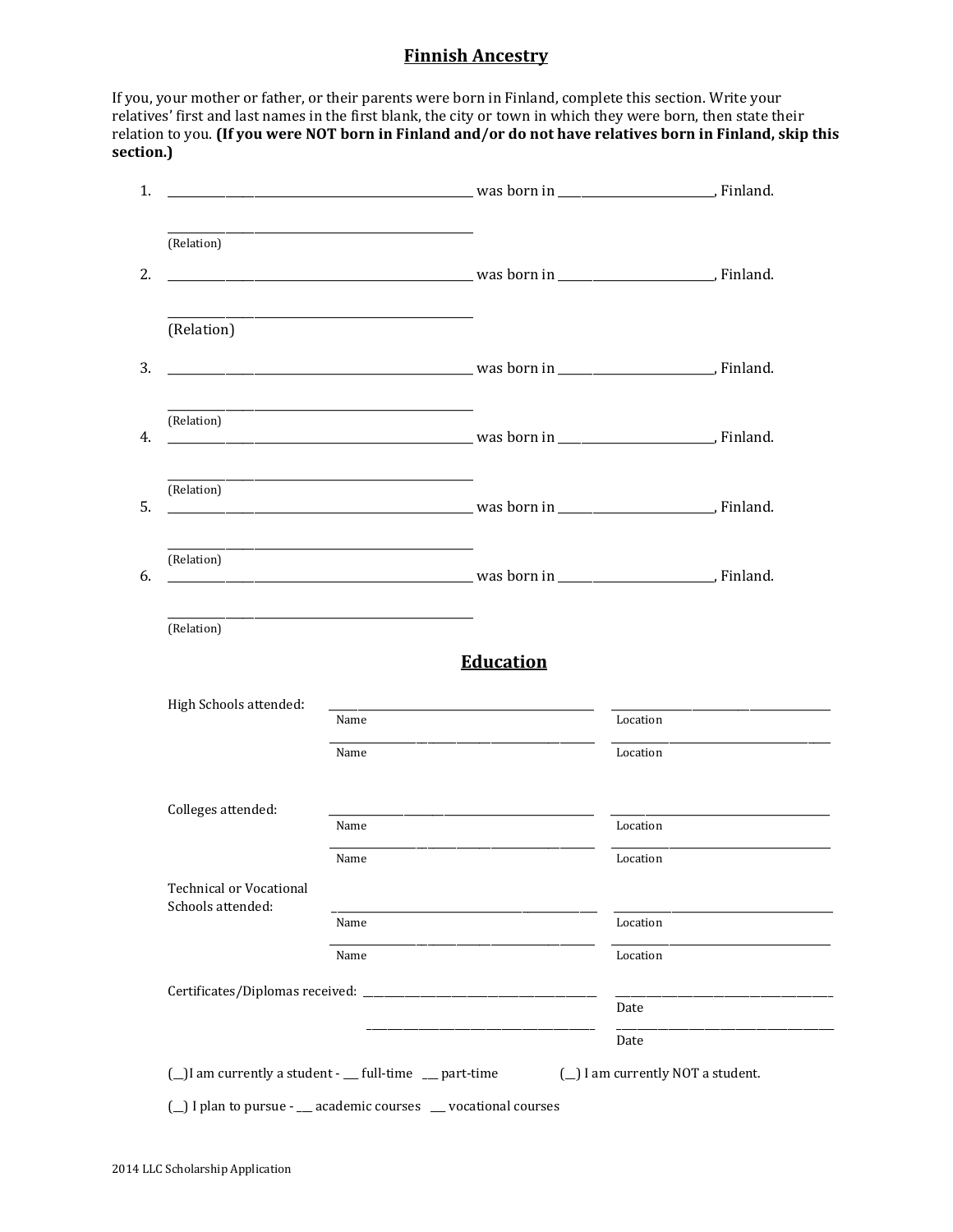#### **Essay**

In an essay of not more than 500 words, explain your future plans and how the opisto experience and your prior interested in Language and culture will influence these plans. You may use the space provided or submit a typed essay. If you need more space, use the last page of this application.

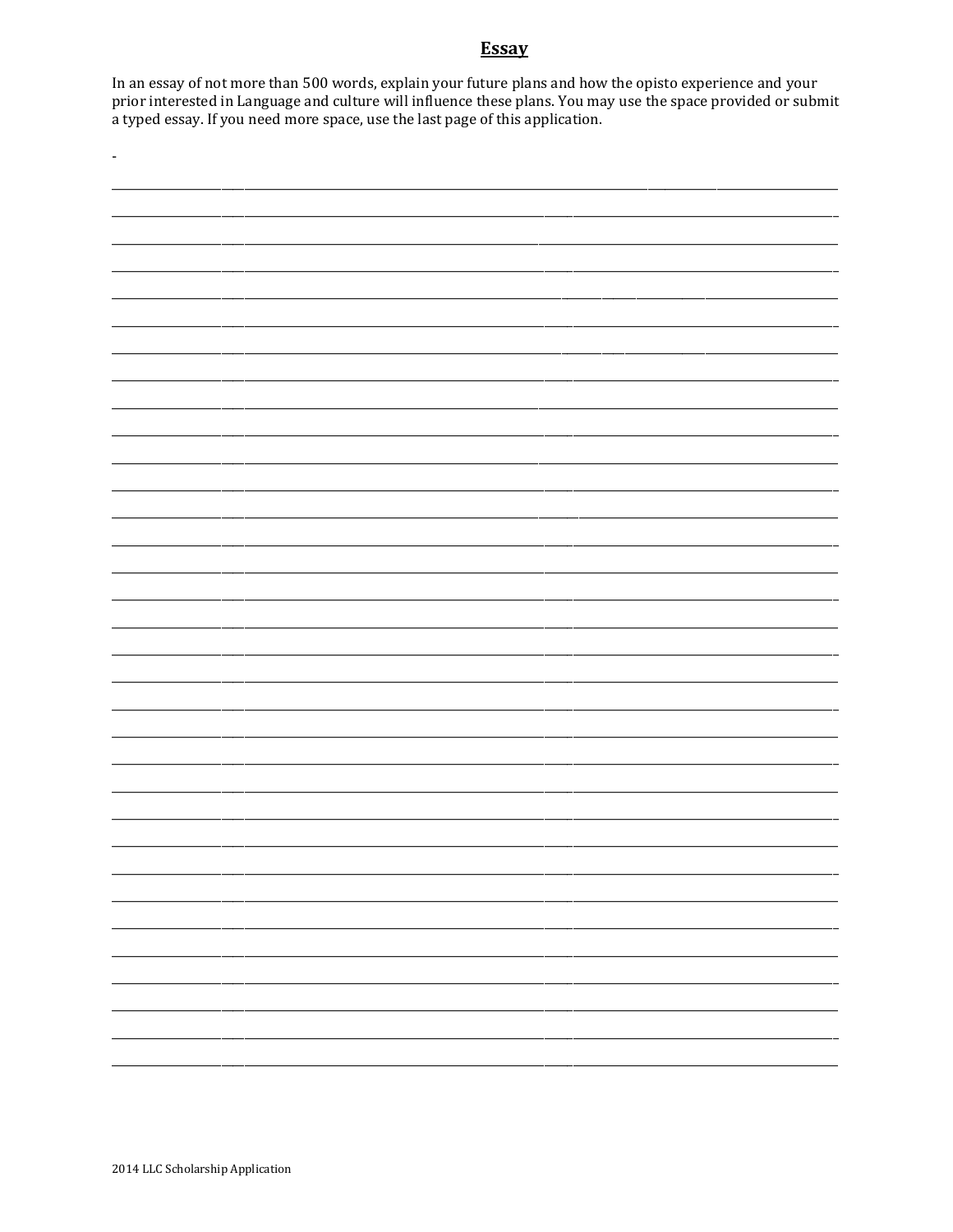#### **Work Experience**

|                                                                                   | (Position)                                 |
|-----------------------------------------------------------------------------------|--------------------------------------------|
|                                                                                   | (Position)                                 |
|                                                                                   |                                            |
|                                                                                   | <b>Language Skills</b>                     |
| (_) I have never studied a Foreign Language                                       | (_) I have used a second language at home. |
|                                                                                   |                                            |
|                                                                                   |                                            |
| Briefly describe your Foreign Language interests and studies below:               |                                            |
| ,我们也不能会有什么。""我们的人,我们也不能会有什么?""我们的人,我们也不能会有什么?""我们的人,我们也不能会有什么?""我们的人,我们也不能会有什么?"" |                                            |
|                                                                                   |                                            |
|                                                                                   |                                            |

If you have studied Finnish, please indicate your speaking, writing and reading abilities below:

|         | $\text{(\text{Code: } 1 = \text{Very little } 2 = \text{Somewhat } 3 = \text{Good})}$ |   |   |  |
|---------|---------------------------------------------------------------------------------------|---|---|--|
|         |                                                                                       |   |   |  |
| Speech  | $\overline{1}$                                                                        | 2 | 3 |  |
| Written | 1                                                                                     | 2 | 3 |  |
| Reading | 1                                                                                     |   | 3 |  |

(\_\_) **For the advanced student:** Check here if you would be willing to translate for other students.

# **Opisto Preference**

Please indicate if you have an opisto preference and explain why. (\_\_) **No** Preference

(\_\_) **Jämsä** – southern; near Helsinki (\_\_) **Rëisjärvi** – north central, near Oulu (\_\_) **Ranua** – northern; near Rovaniemi

\_\_\_\_\_\_\_\_\_\_\_\_\_\_\_\_\_\_\_\_\_\_\_\_\_\_\_\_\_\_\_\_\_\_\_\_\_\_\_\_\_\_\_\_\_\_\_\_\_\_\_\_\_\_\_\_\_\_\_\_\_\_\_\_\_\_\_\_\_\_\_\_\_\_\_\_\_\_\_\_\_\_\_\_\_\_\_\_\_\_\_\_\_\_\_\_\_\_\_\_\_\_\_\_\_

\_\_\_\_\_\_\_\_\_\_\_\_\_\_\_\_\_\_\_\_\_\_\_\_\_\_\_\_\_\_\_\_\_\_\_\_\_\_\_\_\_\_\_\_\_\_\_\_\_\_\_\_\_\_\_\_\_\_\_\_\_\_\_\_\_\_\_\_\_\_\_\_\_\_\_\_\_\_\_\_\_\_\_\_\_\_\_\_\_\_\_\_\_\_\_\_\_\_\_\_\_\_\_\_\_

\_\_\_\_\_\_\_\_\_\_\_\_\_\_\_\_\_\_\_\_\_\_\_\_\_\_\_\_\_\_\_\_\_\_\_\_\_\_\_\_\_\_\_\_\_\_\_\_\_\_\_\_\_\_\_\_\_\_\_\_\_\_\_\_\_\_\_\_\_\_\_\_\_\_\_\_\_\_\_\_\_\_\_\_\_\_\_\_\_\_\_\_\_\_\_\_\_\_\_\_\_\_\_\_\_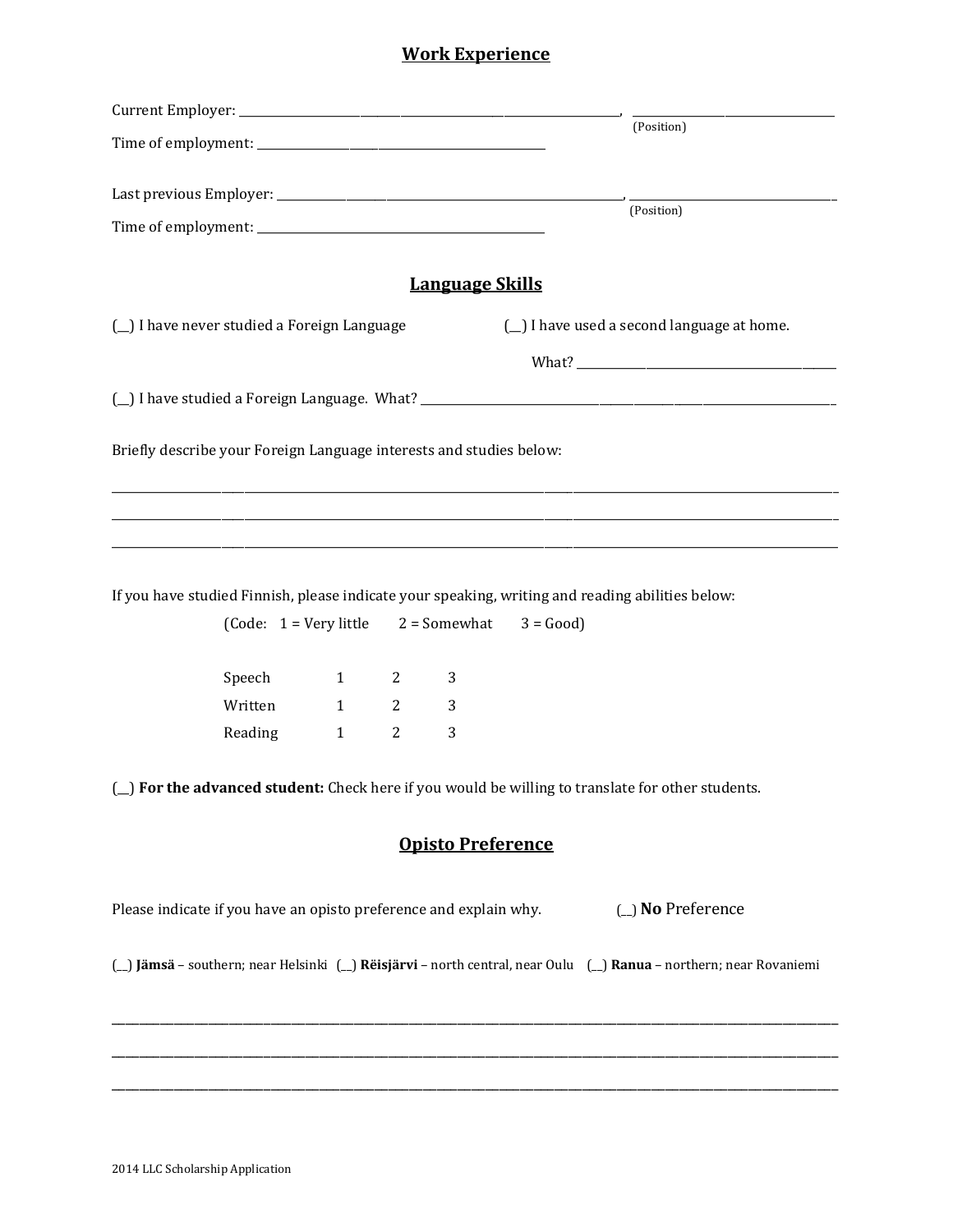# **Health History**

Indicate below if you have had or currently have any of the health concerns listed. Please provide explanation in the space below:

| (_) Rheumatic Fever                      | (_) Ear Infections |                   | $(\_)$ Mumps                                                                                                   |  |
|------------------------------------------|--------------------|-------------------|----------------------------------------------------------------------------------------------------------------|--|
| (_) Convulsions                          | (_) Chicken Pox    |                   | (_) Tuberculosis                                                                                               |  |
| (_) Diabetes                             | $(\_)$ Measles     |                   | (_) German Measles                                                                                             |  |
| (_) Behavior                             |                    |                   |                                                                                                                |  |
|                                          |                    |                   |                                                                                                                |  |
|                                          |                    |                   |                                                                                                                |  |
|                                          |                    |                   |                                                                                                                |  |
|                                          |                    |                   |                                                                                                                |  |
|                                          |                    | <b>Allergies</b>  |                                                                                                                |  |
|                                          |                    |                   | Indicate below if you have had or currently have any of the allergies listed below. Please provide explanation |  |
| in the space below:                      |                    |                   |                                                                                                                |  |
| (_) Hay Fever (_) Asthma<br>$(\_)$ Other |                    | (_) Insect Stings | $(\_)$ Penicillin                                                                                              |  |
|                                          |                    |                   |                                                                                                                |  |
|                                          |                    |                   |                                                                                                                |  |
|                                          |                    |                   |                                                                                                                |  |
|                                          |                    |                   |                                                                                                                |  |

### **Character References**

Please provide three(3) letters of reference that speak to your suitability for this program.

- Each letter needs to be from an adult.
- Each reference needs to provide their contact information in the letter.
- One reference letter needs to be from a teacher, a counselor, or another adult that knows you in the school setting.